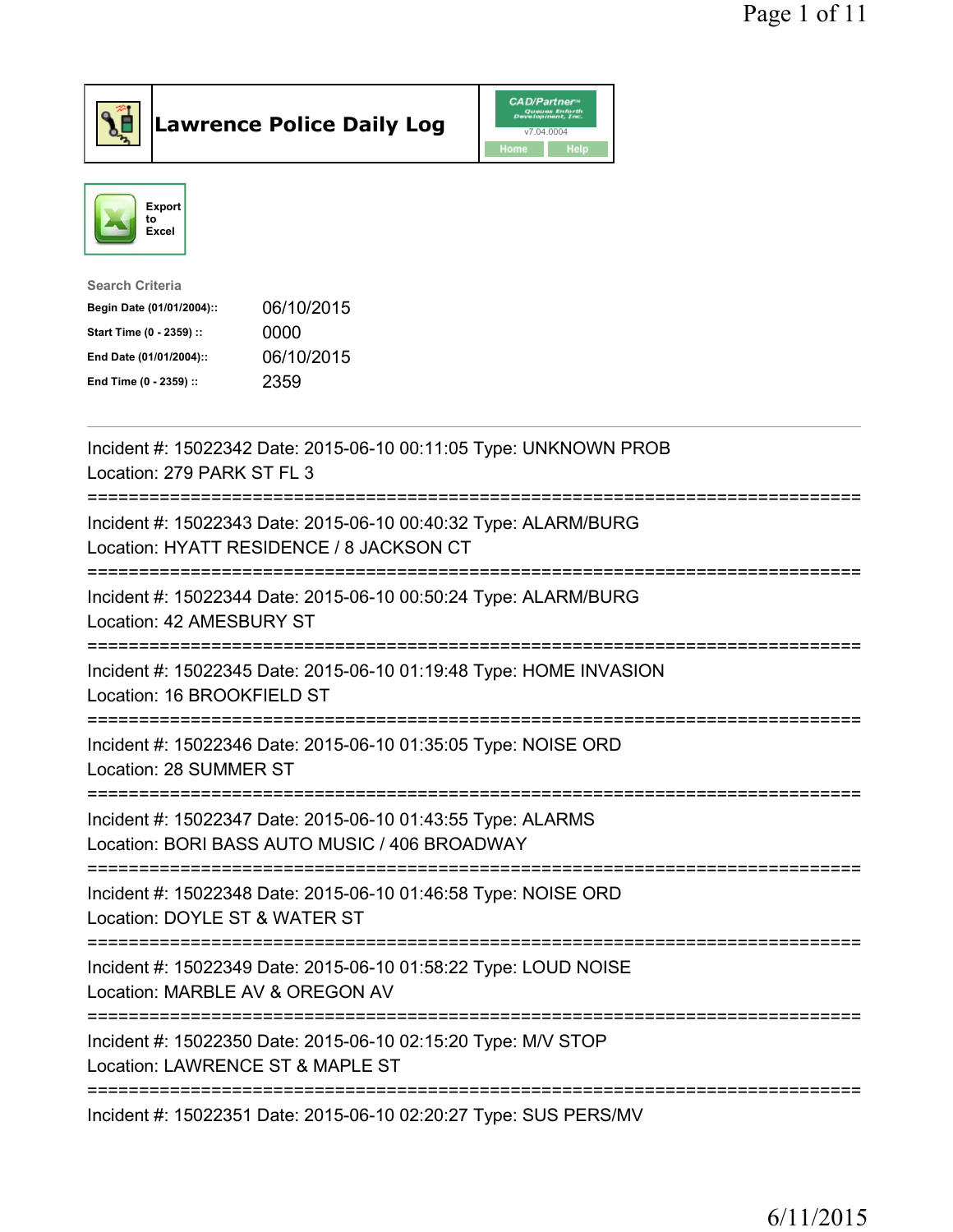| Location: S UNION ST & SPRINGFIELD ST                                                                                                       |
|---------------------------------------------------------------------------------------------------------------------------------------------|
| Incident #: 15022352 Date: 2015-06-10 02:25:27 Type: SUS PERS/MV<br>Location: RIVERSIDE DR & WACHUSETTS AV<br>============================= |
| Incident #: 15022353 Date: 2015-06-10 02:27:16 Type: M/V STOP<br>Location: HAVERHILL ST & WEST ST<br>-----------------------                |
| Incident #: 15022354 Date: 2015-06-10 02:59:26 Type: DISORDERLY<br>Location: 25 MARSTON ST<br>==============================                |
| Incident #: 15022355 Date: 2015-06-10 05:56:18 Type: M/V STOP<br>Location: 3 WILLOUGHBY ST<br>-----------------------------------           |
| Incident #: 15022356 Date: 2015-06-10 06:52:47 Type: TOW/REPOSSED<br>Location: 134 BEACON ST<br>---------------------------------           |
| Incident #: 15022357 Date: 2015-06-10 07:12:45 Type: STOL/MV/PAS<br>Location: 59 HOLLY ST                                                   |
| Incident #: 15022358 Date: 2015-06-10 07:27:33 Type: ALARMS<br>Location: DANISTH / 42 AMESBURY ST<br>====================                   |
| Incident #: 15022359 Date: 2015-06-10 07:31:25 Type: M/V STOP<br>Location: OLIVE AV                                                         |
| Incident #: 15022360 Date: 2015-06-10 07:38:28 Type: DRUG VIO<br>Location: 61 BRADFORD ST                                                   |
| Incident #: 15022361 Date: 2015-06-10 07:53:50 Type: DISTURBANCE<br>Location: FRANKLIN ST & TREMONT ST                                      |
| Incident #: 15022362 Date: 2015-06-10 08:00:26 Type: MV/BLOCKING<br>Location: LORING ST & MARKET ST #                                       |
| Incident #: 15022363 Date: 2015-06-10 08:24:01 Type: M/V STOP<br>Location: 80 UNION ST                                                      |
| Incident #: 15022364 Date: 2015-06-10 08:59:02 Type: SUS PERS/MV<br>Location: MALCO ELECTRONICS / 5 WOLCOTT AV                              |
| Incident #: 15022365 Date: 2015-06-10 09:17:03 Type: MEDIC SUPPORT<br>Location: 112 MARSTON ST #408                                         |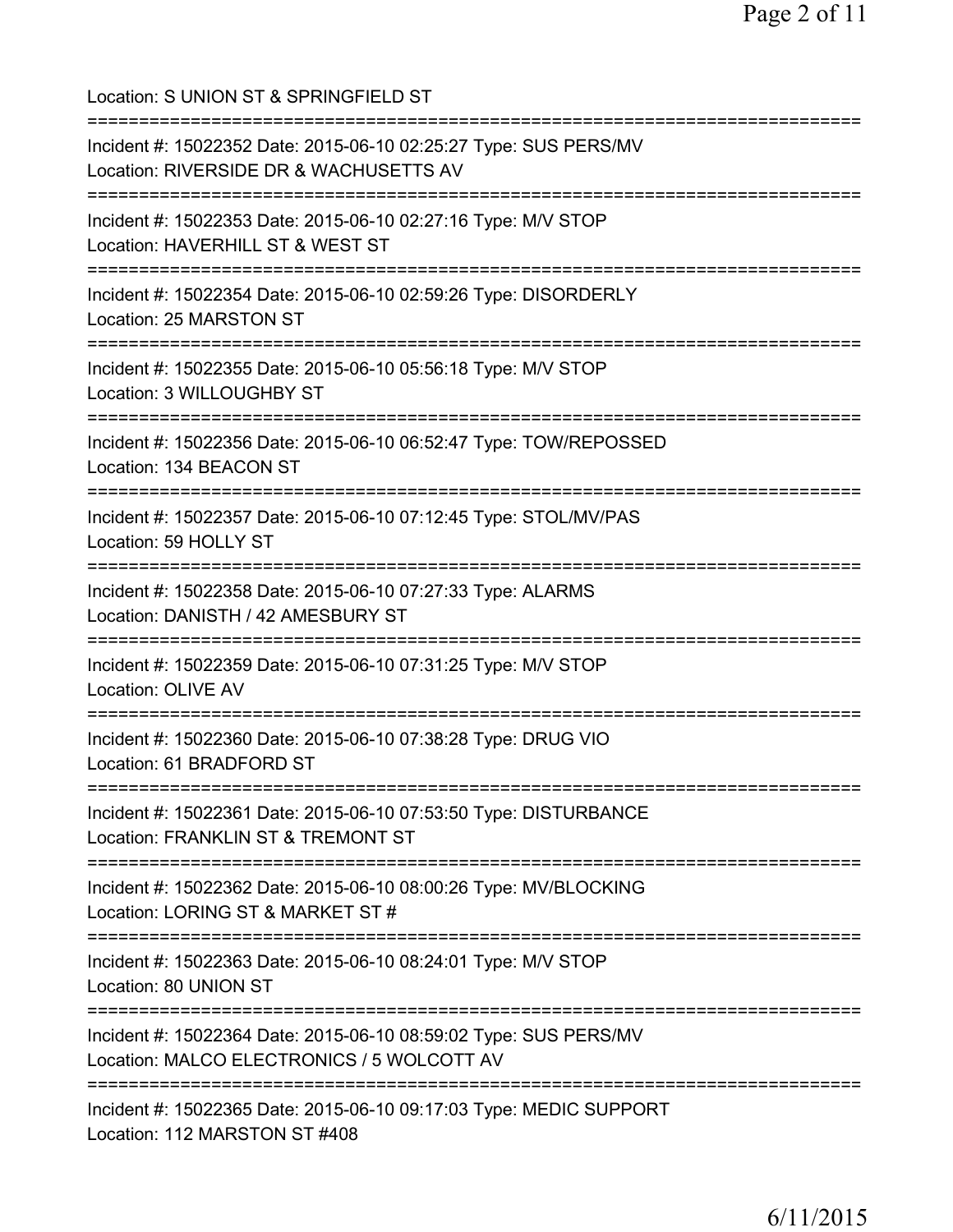| Incident #: 15022366 Date: 2015-06-10 09:25:47 Type: MAN DOWN<br>Location: 248 BROADWAY                                                                 |
|---------------------------------------------------------------------------------------------------------------------------------------------------------|
| Incident #: 15022367 Date: 2015-06-10 09:31:45 Type: NOTIFICATION<br>Location: 66 MILTON ST                                                             |
| Incident #: 15022368 Date: 2015-06-10 09:32:52 Type: A&B PAST<br>Location: 19 BLANCHARD ST                                                              |
| Incident #: 15022369 Date: 2015-06-10 09:49:58 Type: COURT DOC SERVE<br>Location: MARIA'S FURNITURE STORE / 187 ESSEX ST<br>=========================== |
| Incident #: 15022370 Date: 2015-06-10 09:54:48 Type: LARCENY/PAST<br>Location: 90 LOWELL ST                                                             |
| Incident #: 15022371 Date: 2015-06-10 09:58:14 Type: MV/BLOCKING<br>Location: 56 WEARE ST                                                               |
| Incident #: 15022372 Date: 2015-06-10 09:58:53 Type: MISSING PERS<br>Location: 11 DIAMOND ST                                                            |
| Incident #: 15022373 Date: 2015-06-10 10:10:43 Type: TOW OF M/V<br>Location: 2 INMAN ST                                                                 |
| Incident #: 15022374 Date: 2015-06-10 10:17:14 Type: INVEST CONT<br>Location: GUILMETTE SCHOOL / 80 BODWELL ST                                          |
| Incident #: 15022375 Date: 2015-06-10 10:23:34 Type: PARK & WALK<br><b>Location: BROADWAY</b>                                                           |
| =====================<br>Incident #: 15022376 Date: 2015-06-10 10:32:11 Type: B&E/MV/PAST<br>Location: LEAHY SCHOOL / 100 ERVING AV                     |
| Incident #: 15022378 Date: 2015-06-10 10:46:06 Type: SUS PERS/MV<br>Location: COLONIAL RD                                                               |
| Incident #: 15022377 Date: 2015-06-10 10:46:24 Type: TOW OF M/V<br>Location: JORDAN ST & WATER ST                                                       |
| Incident #: 15022379 Date: 2015-06-10 11:01:16 Type: M/V STOP<br>Location: BROADWAY & ESSEX ST                                                          |
|                                                                                                                                                         |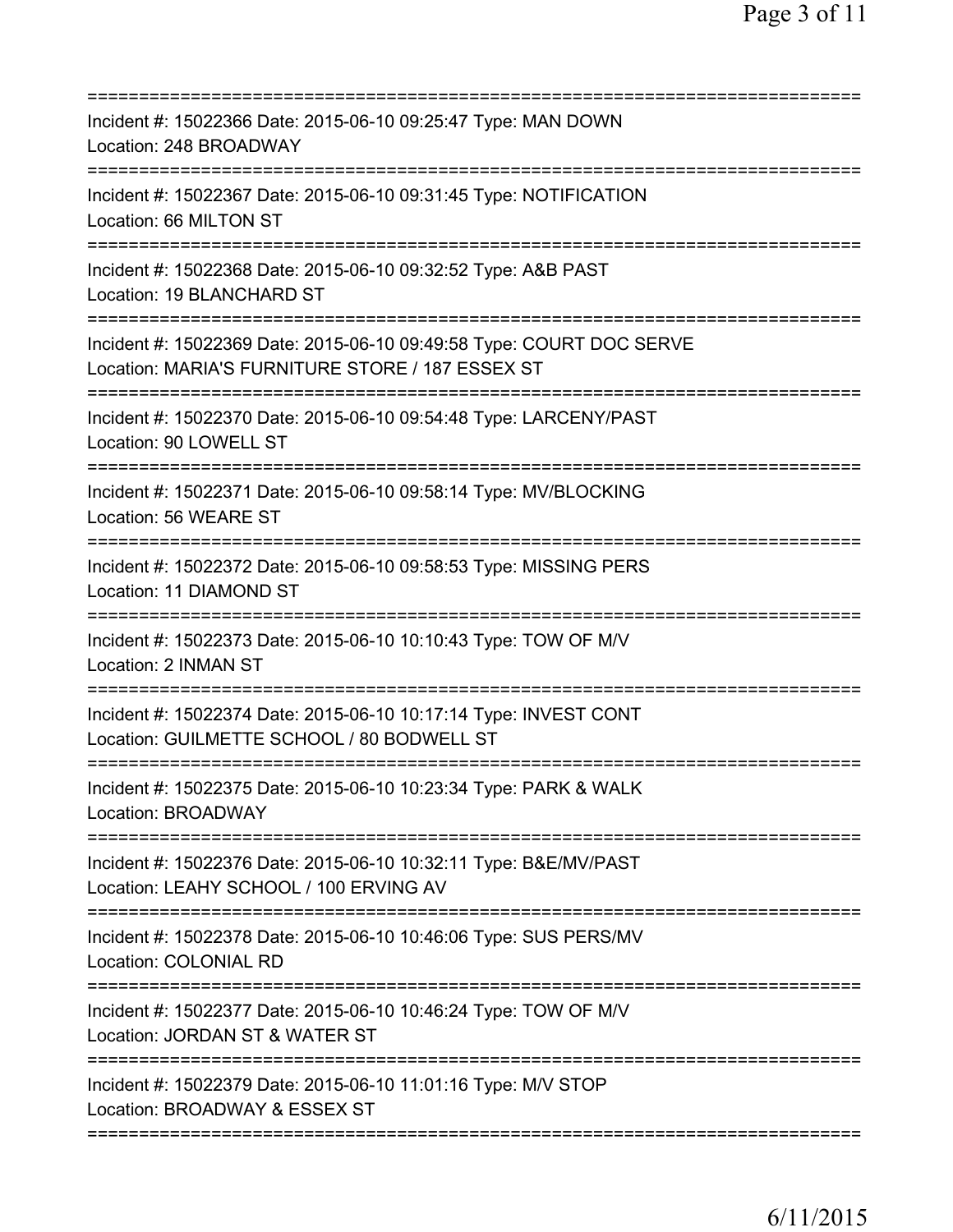| Incident #: 15022380 Date: 2015-06-10 11:07:39 Type: PARK & WALK<br>Location: S UNION ST & MARKET ST                  |
|-----------------------------------------------------------------------------------------------------------------------|
| Incident #: 15022381 Date: 2015-06-10 11:23:42 Type: CONFIS PROP<br>Location: ARLINGTON SCHOOL / 150 ARLINGTON ST     |
| Incident #: 15022382 Date: 2015-06-10 11:34:39 Type: WARRANT SERVE<br>Location: 150 ARLINGTON ST                      |
| Incident #: 15022383 Date: 2015-06-10 11:41:37 Type: WARRANT SERVE<br>Location: ARLINGTON SCHOOL / 150 ARLINGTON ST   |
| Incident #: 15022384 Date: 2015-06-10 11:54:28 Type: M/V STOP<br>Location: BROADWAY & ESSEX ST                        |
| Incident #: 15022385 Date: 2015-06-10 12:01:36 Type: SUS PERS/MV<br>Location: 23 TUDOR AV                             |
| Incident #: 15022386 Date: 2015-06-10 12:03:18 Type: B&E/MV/PAST<br>Location: 86 PHILLIPS ST                          |
| Incident #: 15022387 Date: 2015-06-10 12:04:54 Type: ALARM/BURG<br>Location: 34 WHITMAN ST                            |
| Incident #: 15022389 Date: 2015-06-10 12:06:43 Type: B&E/PROG<br>Location: 31 EUTAW ST                                |
| Incident #: 15022388 Date: 2015-06-10 12:07:08 Type: INVESTIGATION<br>Location: LAWRENCE HIGH SCHOOL / 70 N PARISH RD |
| Incident #: 15022390 Date: 2015-06-10 12:11:48 Type: INVESTIGATION<br>Location: 19 SARGENT ST                         |
| Incident #: 15022391 Date: 2015-06-10 12:15:48 Type: DISTURBANCE<br>Location: 83 WEST ST FL 3RD                       |
| Incident #: 15022392 Date: 2015-06-10 12:35:28 Type: CK WELL BEING<br>Location: 45 SPRINGFIELD ST FL 2ND              |
| Incident #: 15022393 Date: 2015-06-10 12:37:36 Type: LARCENY/PROG<br>Location: 400 WATER ST                           |
| Incident #: 15022394 Date: 2015-06-10 12:40:22 Type: GENERAL SERV                                                     |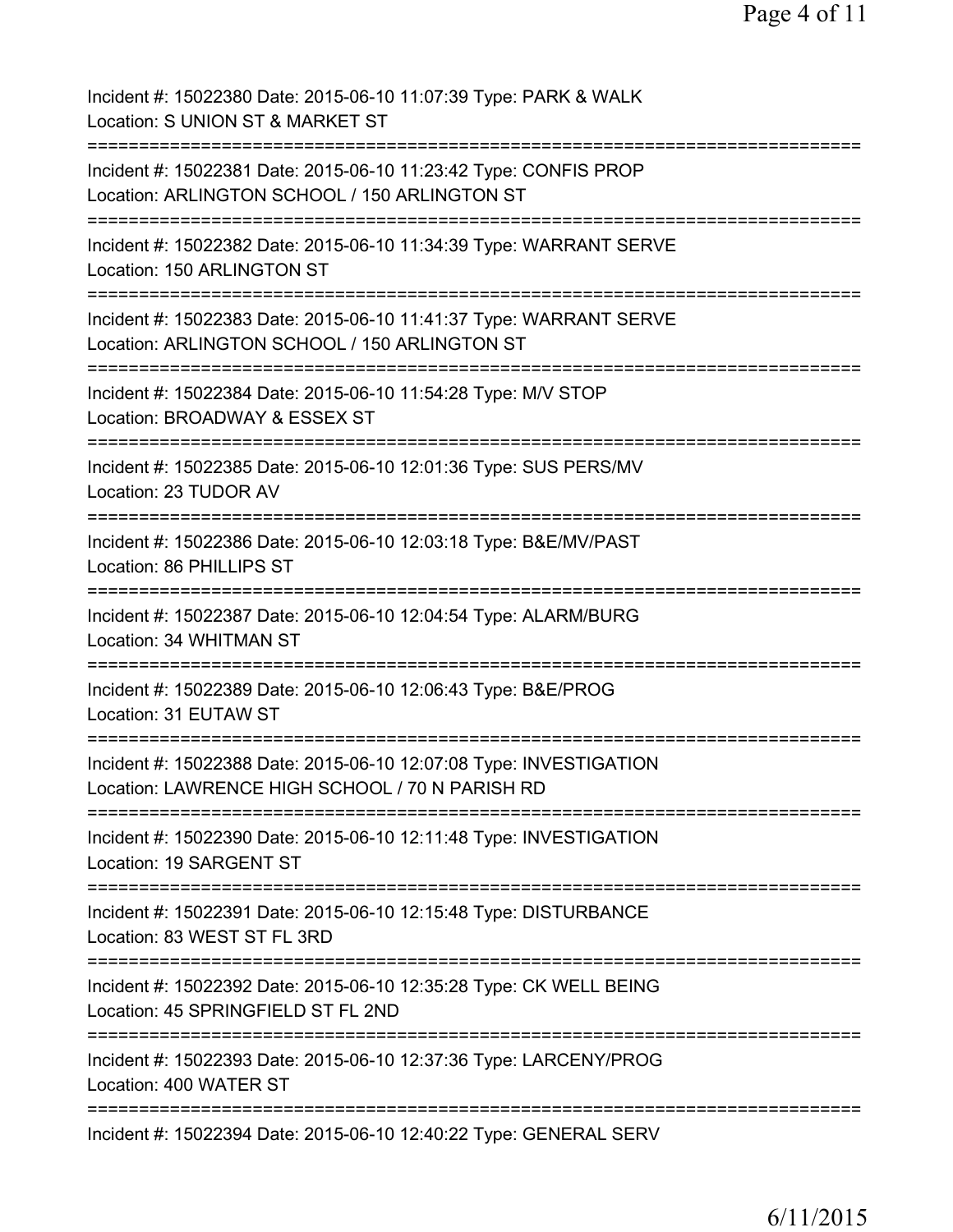| Location: 200 COMMON ST                                                                                                                    |
|--------------------------------------------------------------------------------------------------------------------------------------------|
| Incident #: 15022395 Date: 2015-06-10 12:50:51 Type: TRESPASSING<br>Location: 2 APPLETON ST<br>==========================                  |
| Incident #: 15022396 Date: 2015-06-10 12:59:06 Type: WARRANT SERVE<br>Location: 37 BROMFIELD ST<br>================================        |
| Incident #: 15022397 Date: 2015-06-10 13:03:07 Type: ALARM/BURG<br>Location: 168 NEWBURY ST<br>.====================================       |
| Incident #: 15022398 Date: 2015-06-10 13:08:12 Type: LARCENY/PAST<br>Location: 75 MANCHESTER ST                                            |
| Incident #: 15022399 Date: 2015-06-10 13:10:14 Type: DISTURBANCE<br>Location: 33 S BROADWAY                                                |
| Incident #: 15022400 Date: 2015-06-10 13:10:31 Type: DISTURBANCE<br>Location: 33 S BROADWAY                                                |
| Incident #: 15022401 Date: 2015-06-10 13:21:45 Type: AUTO ACC/NO PI<br>Location: BROADWAY & LOWELL ST<br>:=========================        |
| Incident #: 15022402 Date: 2015-06-10 13:28:12 Type: CK WELL BEING<br>Location: BENNINGTON ST & ERVING AV<br>============================= |
| Incident #: 15022403 Date: 2015-06-10 13:41:16 Type: AUTO ACC/NO PI<br>Location: CHESTER ST & DAVIS ST                                     |
| =========================<br>Incident #: 15022404 Date: 2015-06-10 13:48:09 Type: LARCENY/PAST<br>Location: 77 S UNION ST #316             |
| Incident #: 15022405 Date: 2015-06-10 13:58:46 Type: 209A/VIOLATION<br>Location: 2 APPLETON ST                                             |
| Incident #: 15022406 Date: 2015-06-10 14:04:48 Type: TOW OF M/V<br>Location: 15 VINE ST                                                    |
| Incident #: 15022407 Date: 2015-06-10 14:22:45 Type: TRESPASSING<br>Location: 296 ESSEX ST                                                 |
| Incident #: 15022409 Date: 2015-06-10 14:31:44 Type: 209A/SERVE<br>Location: 90 LOWELL ST                                                  |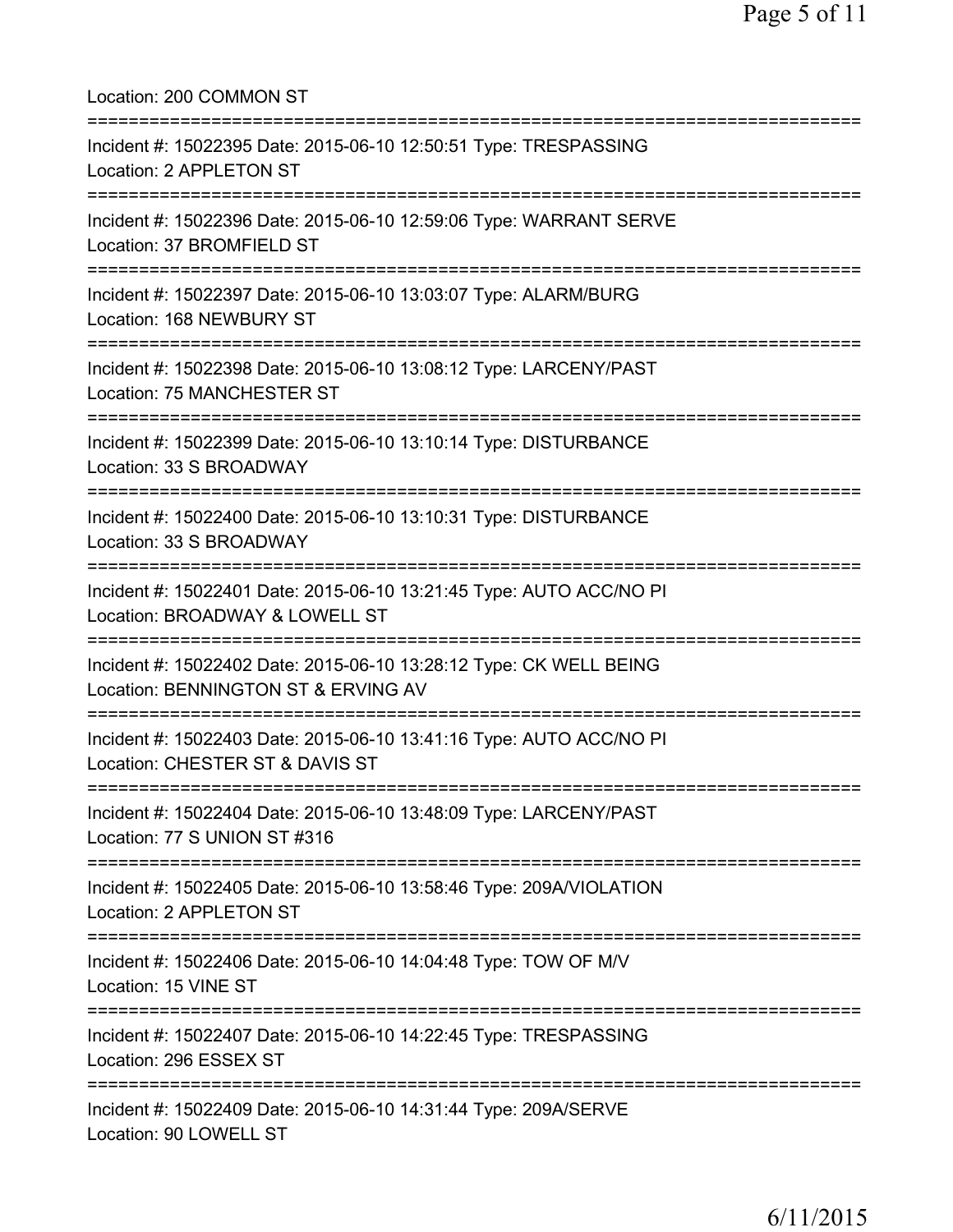| Incident #: 15022408 Date: 2015-06-10 14:35:04 Type: GENERAL SERV<br>Location: E HAVERHILL ST & MARSTON ST |
|------------------------------------------------------------------------------------------------------------|
| Incident #: 15022410 Date: 2015-06-10 14:45:18 Type: INVESTIGATION<br>Location: 16 BROOKFIELD ST           |
| Incident #: 15022411 Date: 2015-06-10 15:00:14 Type: LARCENY/PAST<br>Location: 53 BRADFORD ST              |
| Incident #: 15022412 Date: 2015-06-10 15:01:23 Type: MAN DOWN<br>Location: 663 ESSEX ST                    |
| Incident #: 15022413 Date: 2015-06-10 15:02:55 Type: ANIMAL COMPL<br>Location: 34 FARLEY ST                |
| Incident #: 15022414 Date: 2015-06-10 15:11:24 Type: INVESTIGATION<br>Location: 90 LOWELL ST               |
| Incident #: 15022415 Date: 2015-06-10 15:16:51 Type: ALARM/BURG<br>Location: 80 FOSTER ST                  |
| Incident #: 15022416 Date: 2015-06-10 15:20:23 Type: CK WELL BEING<br>Location: 15 UNION ST                |
| Incident #: 15022417 Date: 2015-06-10 15:22:44 Type: M/V STOP<br>Location: BRADFORD ST & BROADWAY          |
| Incident #: 15022418 Date: 2015-06-10 15:28:57 Type: A&B PAST<br>Location: 75 NEWBURY ST                   |
| Incident #: 15022419 Date: 2015-06-10 15:45:19 Type: M/V STOP<br>Location: 107 BAILEY ST #1 RIGHT FL 1     |
| Incident #: 15022421 Date: 2015-06-10 15:55:06 Type: GENERAL SERV<br>Location: 315 E HAVERHILL ST          |
| Incident #: 15022420 Date: 2015-06-10 15:56:31 Type: SUS PERS/MV<br>Location: 134 WALNUT ST                |
| Incident #: 15022422 Date: 2015-06-10 16:23:44 Type: CK WELL BEING<br>Location: S UNION ST                 |
|                                                                                                            |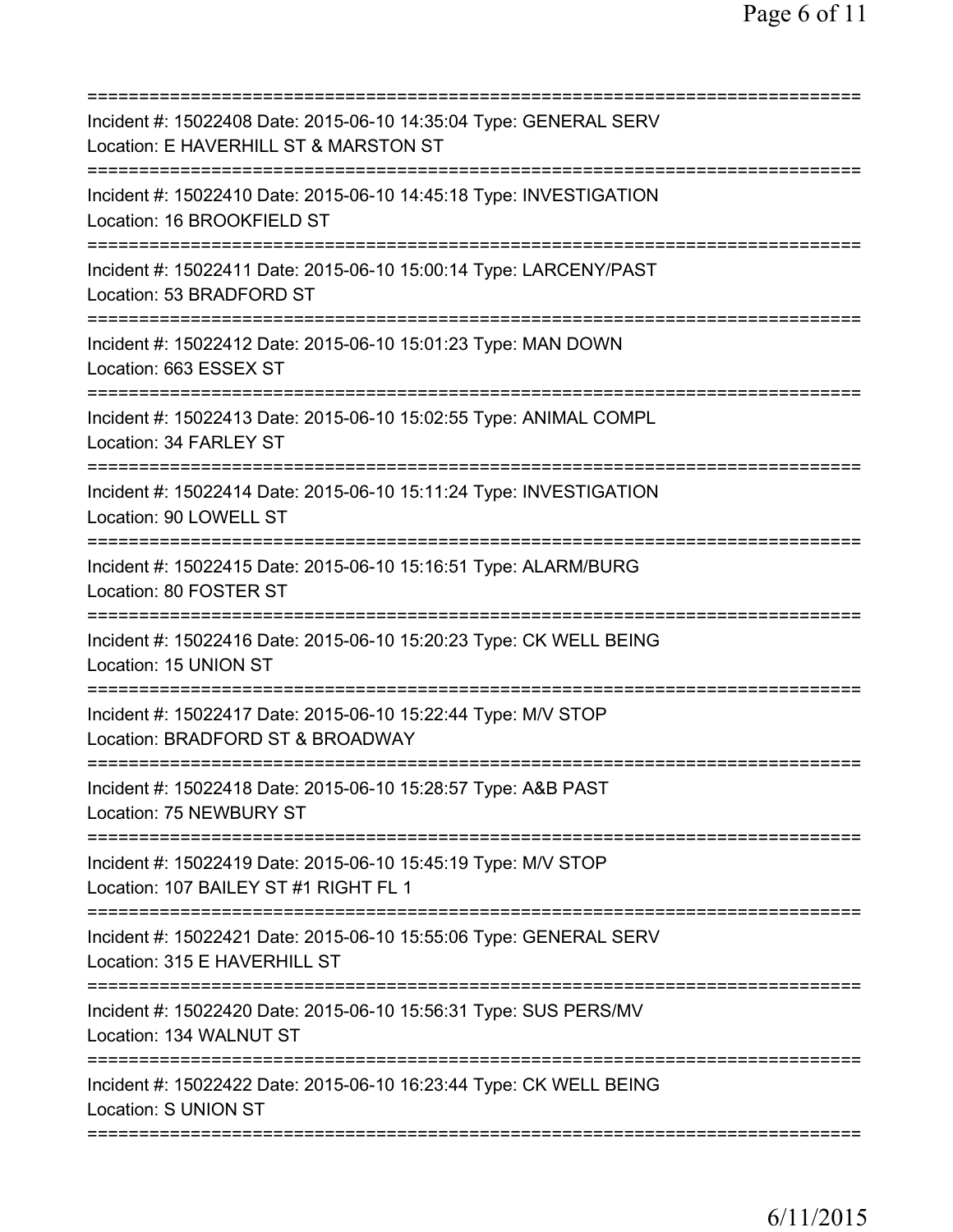| Incident #: 15022423 Date: 2015-06-10 16:33:25 Type: ALARM/BURG<br>Location: 4 MELROSE ST                                     |
|-------------------------------------------------------------------------------------------------------------------------------|
| Incident #: 15022424 Date: 2015-06-10 16:49:11 Type: DOMESTIC/PROG<br>Location: 35 BYRON AV FL 2ND                            |
| Incident #: 15022425 Date: 2015-06-10 17:03:18 Type: MEDIC SUPPORT<br>Location: 272 E HAVERHILL ST                            |
| Incident #: 15022426 Date: 2015-06-10 17:10:24 Type: AUTO ACC/NO PI<br>Location: E HAVERHILL ST & JOSEPHINE AV                |
| Incident #: 15022427 Date: 2015-06-10 17:20:36 Type: VIO CITY ORD<br>Location: 26 MONTGOMERY ST<br>==========                 |
| Incident #: 15022428 Date: 2015-06-10 17:22:18 Type: THREATS<br>Location: METRO PCS / 67 WINTHROP AV #C                       |
| Incident #: 15022429 Date: 2015-06-10 17:23:34 Type: NOISE ORD<br>Location: 8 DRACUT ST<br>================================== |
| Incident #: 15022430 Date: 2015-06-10 17:32:31 Type: A&B PAST<br>Location: 198 PHILLIPS ST                                    |
| Incident #: 15022431 Date: 2015-06-10 17:37:38 Type: M/V STOP<br>Location: HAVERHILL ST & WHITE ST                            |
| Incident #: 15022432 Date: 2015-06-10 17:40:36 Type: GENERAL SERV<br>Location: 57 BRADFORD ST                                 |
| Incident #: 15022433 Date: 2015-06-10 17:43:21 Type: M/V STOP<br>Location: COMMON ST & JACKSON ST                             |
| Incident #: 15022434 Date: 2015-06-10 17:45:44 Type: MEDIC SUPPORT<br>Location: 30 BRADFORD ST #3                             |
| Incident #: 15022435 Date: 2015-06-10 17:52:30 Type: GENERAL SERV<br>Location: 65 RESERVOIR ST                                |
| Incident #: 15022436 Date: 2015-06-10 18:04:01 Type: M/V STOP<br>Location: BROADWAY & HAVERHILL ST                            |
| Incident #: 15022437 Date: 2015-06-10 18:12:25 Type: M/V STOP                                                                 |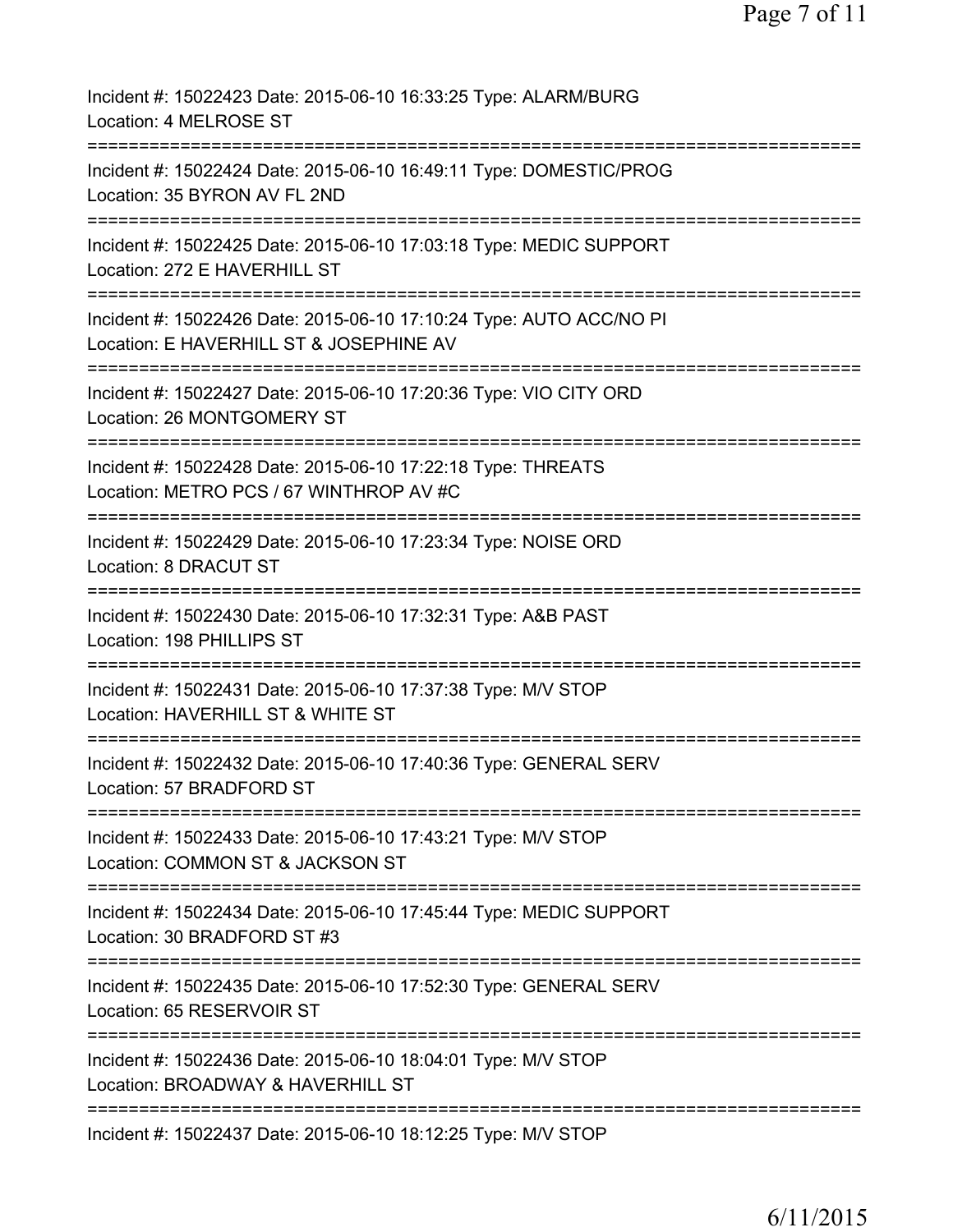Location: COMMON ST & HAMPSHIRE ST =========================================================================== Incident #: 15022438 Date: 2015-06-10 18:14:17 Type: LIC PLATE STO Location: 215 FARNHAM ST =========================================================================== Incident #: 15022439 Date: 2015-06-10 18:18:22 Type: DK (DRUNK) Location: BROTHERS PIZZA / 145 LAWRENCE ST =========================================================================== Incident #: 15022440 Date: 2015-06-10 18:23:02 Type: AUTO ACC/NO PI Location: BRADFORD ST & HAMPSHIRE ST =========================================================================== Incident #: 15022441 Date: 2015-06-10 18:26:54 Type: NOISE ORD Location: MARGIN ST & MELVIN ST =========================================================================== Incident #: 15022442 Date: 2015-06-10 18:28:47 Type: SUS PERS/MV Location: 245 BROADWAY =========================================================================== Incident #: 15022443 Date: 2015-06-10 18:31:36 Type: UNWANTEDGUEST Location: 378 HAVERHILL ST =========================================================================== Incident #: 15022444 Date: 2015-06-10 18:47:29 Type: GENERAL SERV Location: DAVIS ST & EASTON ST =========================================================================== Incident #: 15022445 Date: 2015-06-10 18:50:23 Type: DOMESTIC/PROG Location: 233 JACKSON ST =========================================================================== Incident #: 15022446 Date: 2015-06-10 18:56:02 Type: M/V STOP Location: JACKSON ST & KENDRICK ST =========================================================================== Incident #: 15022447 Date: 2015-06-10 19:02:34 Type: M/V STOP Location: 351 BROADWAY =========================================================================== Incident #: 15022448 Date: 2015-06-10 19:06:59 Type: NOISE ORD Location: 12 HOBSON ST =========================================================================== Incident #: 15022449 Date: 2015-06-10 19:07:19 Type: M/V STOP Location: ALLSTON ST & HIGH ST =========================================================================== Incident #: 15022450 Date: 2015-06-10 19:29:47 Type: ALARM/BURG Location: JIMS KABOB / 277 MERRIMACK ST =========================================================================== Incident #: 15022451 Date: 2015-06-10 19:46:50 Type: UNWANTEDGUEST Location: NORTH COMMON / null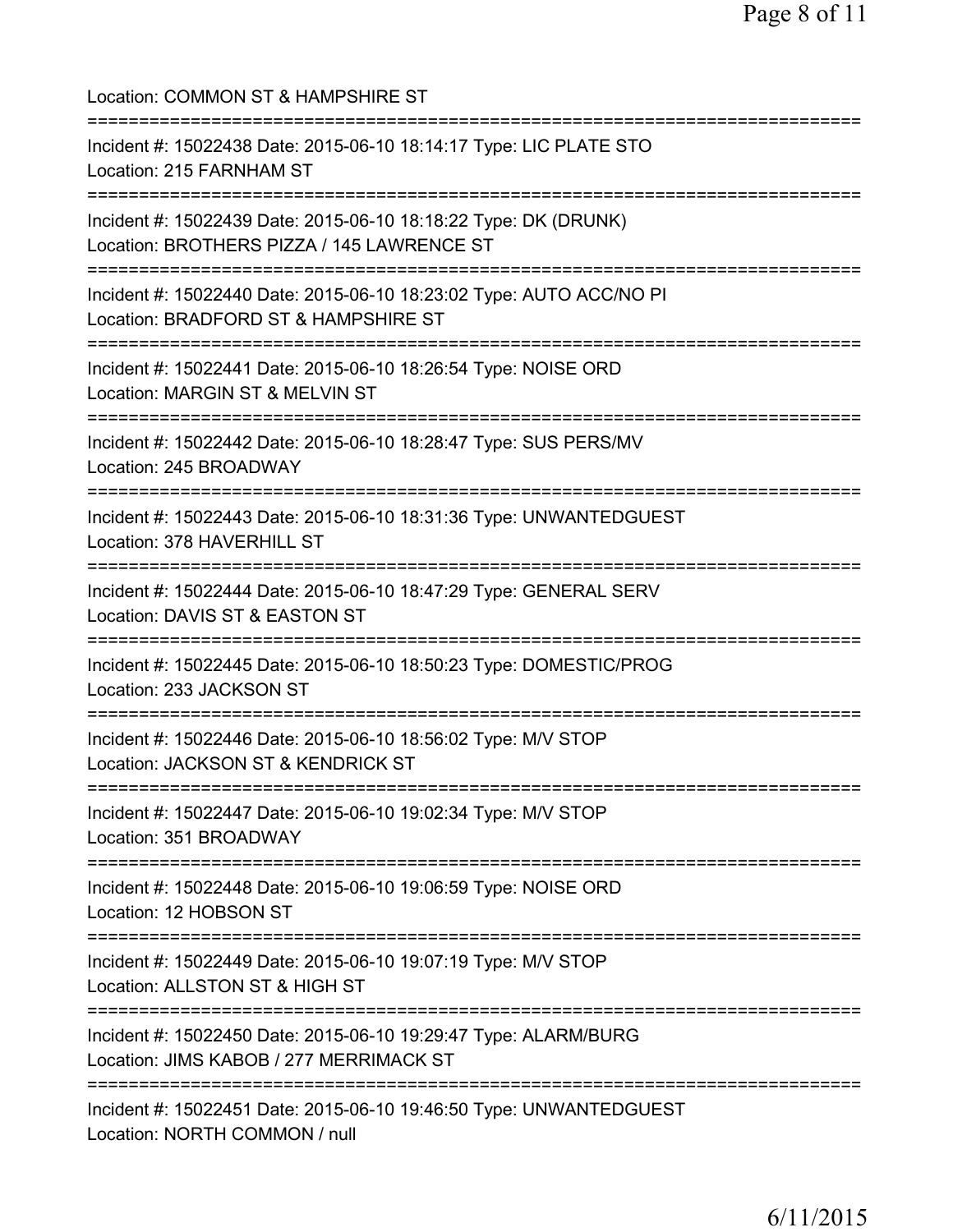| Incident #: 15022452 Date: 2015-06-10 19:57:39 Type: 911 HANG UP<br>Location: CVS / 266 BROADWAY                                     |
|--------------------------------------------------------------------------------------------------------------------------------------|
| Incident #: 15022453 Date: 2015-06-10 19:58:26 Type: AUTO ACC/PED<br>Location: 42 CONGRESS ST                                        |
| Incident #: 15022454 Date: 2015-06-10 20:02:18 Type: DISORDERLY<br>Location: 47 IRENE ST                                             |
| Incident #: 15022455 Date: 2015-06-10 20:06:27 Type: UNWANTEDGUEST<br>Location: GREATER LAW FAMILY HEALTH CENTER / 73 WINTHROP AV #D |
| Incident #: 15022456 Date: 2015-06-10 20:12:12 Type: TRESPASSING<br>Location: EBLEN FASHION / 490 ESSEX ST                           |
| Incident #: 15022457 Date: 2015-06-10 20:14:22 Type: FIGHT<br>Location: HIGGINS STATE POOL / 180 CRAWFORD ST                         |
| Incident #: 15022458 Date: 2015-06-10 20:17:49 Type: AUTO ACC/PED<br>Location: LAWRENCE GENERAL HOSPITAL / 1 GENERAL ST              |
| Incident #: 15022459 Date: 2015-06-10 20:23:36 Type: ALARM/BURG<br>Location: HAFFNERS CORPORATE / 2 INTERNATIONAL WY                 |
| Incident #: 15022460 Date: 2015-06-10 20:29:22 Type: DISTURBANCE<br>Location: 42 IRENE ST                                            |
| Incident #: 15022461 Date: 2015-06-10 20:34:49 Type: DRUG VIO<br>Location: 43 JACKSON CT                                             |
| Incident #: 15022462 Date: 2015-06-10 20:40:22 Type: NOISE ORD<br>Location: BOAT RAMP / null                                         |
| Incident #: 15022463 Date: 2015-06-10 20:42:38 Type: INVEST CONT<br>Location: 90 LOWELL ST                                           |
| Incident #: 15022464 Date: 2015-06-10 20:50:05 Type: M/V STOP<br>Location: ESSEX ST & LAWRENCE ST                                    |
| Incident #: 15022465 Date: 2015-06-10 20:51:11 Type: SHOPLIFTING<br>Location: MARSHALLS / 73 WINTHROP AV                             |
|                                                                                                                                      |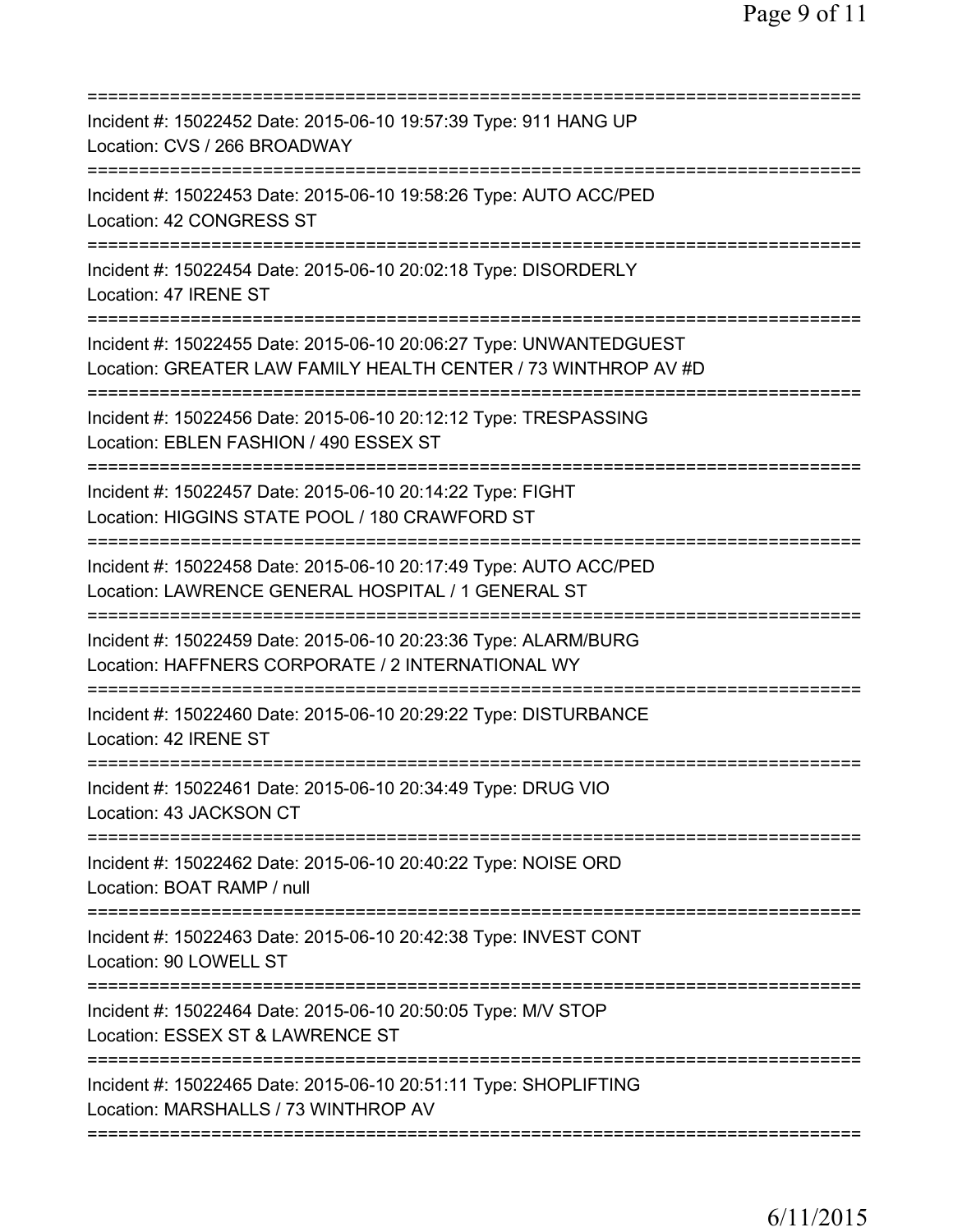| Incident #: 15022466 Date: 2015-06-10 20:53:00 Type: ALARM/BURG<br>Location: FRIAS RESIDENCE / 589 HOWARD ST                                          |
|-------------------------------------------------------------------------------------------------------------------------------------------------------|
| Incident #: 15022467 Date: 2015-06-10 20:54:56 Type: NOISE ORD<br>Location: BOAT RAMP / null                                                          |
| Incident #: 15022468 Date: 2015-06-10 20:55:29 Type: M/V STOP<br>Location: HAVERHILL ST & LAWRENCE ST                                                 |
| Incident #: 15022470 Date: 2015-06-10 20:56:13 Type: HIT & RUN M/V<br>Location: ERVING AV & LAWRENCE ST                                               |
| Incident #: 15022469 Date: 2015-06-10 20:56:28 Type: M/V STOP<br>Location: HAMPSHIRE ST & LOWELL ST<br>:=======================<br>:================= |
| Incident #: 15022471 Date: 2015-06-10 21:03:57 Type: KEEP PEACE<br>Location: LAWRENCE ST & MYRTLE ST                                                  |
| Incident #: 15022472 Date: 2015-06-10 21:30:14 Type: NOISE ORD<br>Location: 20 BERESFORD ST                                                           |
| Incident #: 15022473 Date: 2015-06-10 21:42:15 Type: A&B PAST<br>Location: 691 ESSEX ST<br>=====================================                      |
| Incident #: 15022474 Date: 2015-06-10 21:45:01 Type: SUS PERS/MV<br>Location: BELKNAP ST & DANA ST                                                    |
| Incident #: 15022475 Date: 2015-06-10 21:50:50 Type: NOISE ORD<br>Location: HAFFNERS / MARKET                                                         |
| Incident #: 15022476 Date: 2015-06-10 21:51:17 Type: SHOPLIFTING<br>Location: C1 BUFFET / 73 WINTHROP AV                                              |
| Incident #: 15022477 Date: 2015-06-10 21:59:59 Type: M/V STOP<br>Location: BOAT RAMP<br>==============================                                |
| Incident #: 15022478 Date: 2015-06-10 22:10:03 Type: NOISE ORD<br>Location: 351 HAMPSHIRE ST                                                          |
| ======================<br>Incident #: 15022479 Date: 2015-06-10 22:11:28 Type: ALARM/BURG<br>Location: CHEMCO / 300 CANAL ST                          |
| =============<br>Incident #: 15022480 Date: 2015-06-10 22:26:42 Type: ALARM/BURG                                                                      |